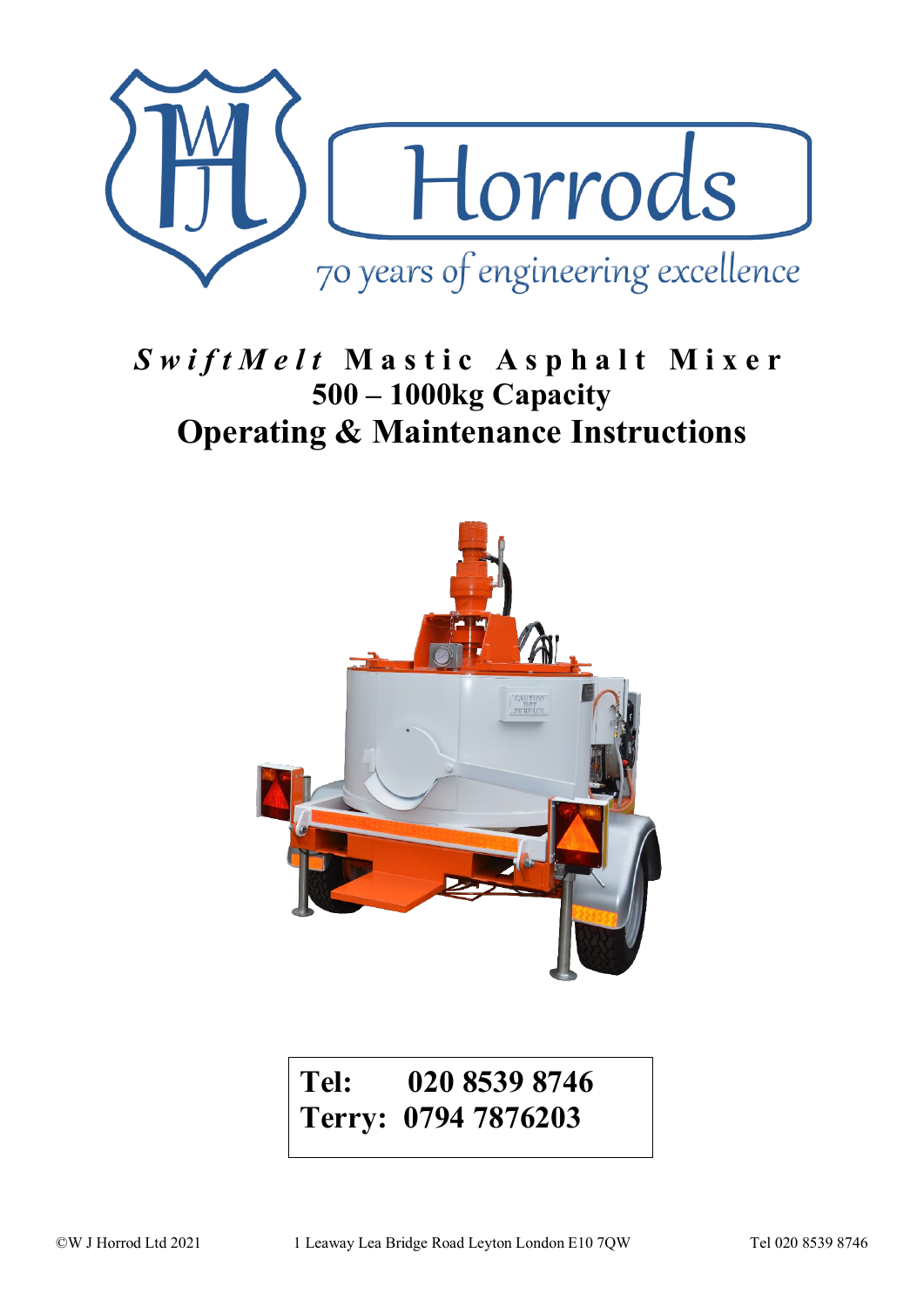## **Contents**

**Page 1: Introduction Page 2/2a: Pre-checks before use, and general information. Page 3/3a: Thermostat Control Gas System Lighting Instructions Page 4: Lubrication & General maintenance. Page 5: Machine uses and fitting options. Page 6: Health & Safety. Page 7: Left blank for operator notes.**

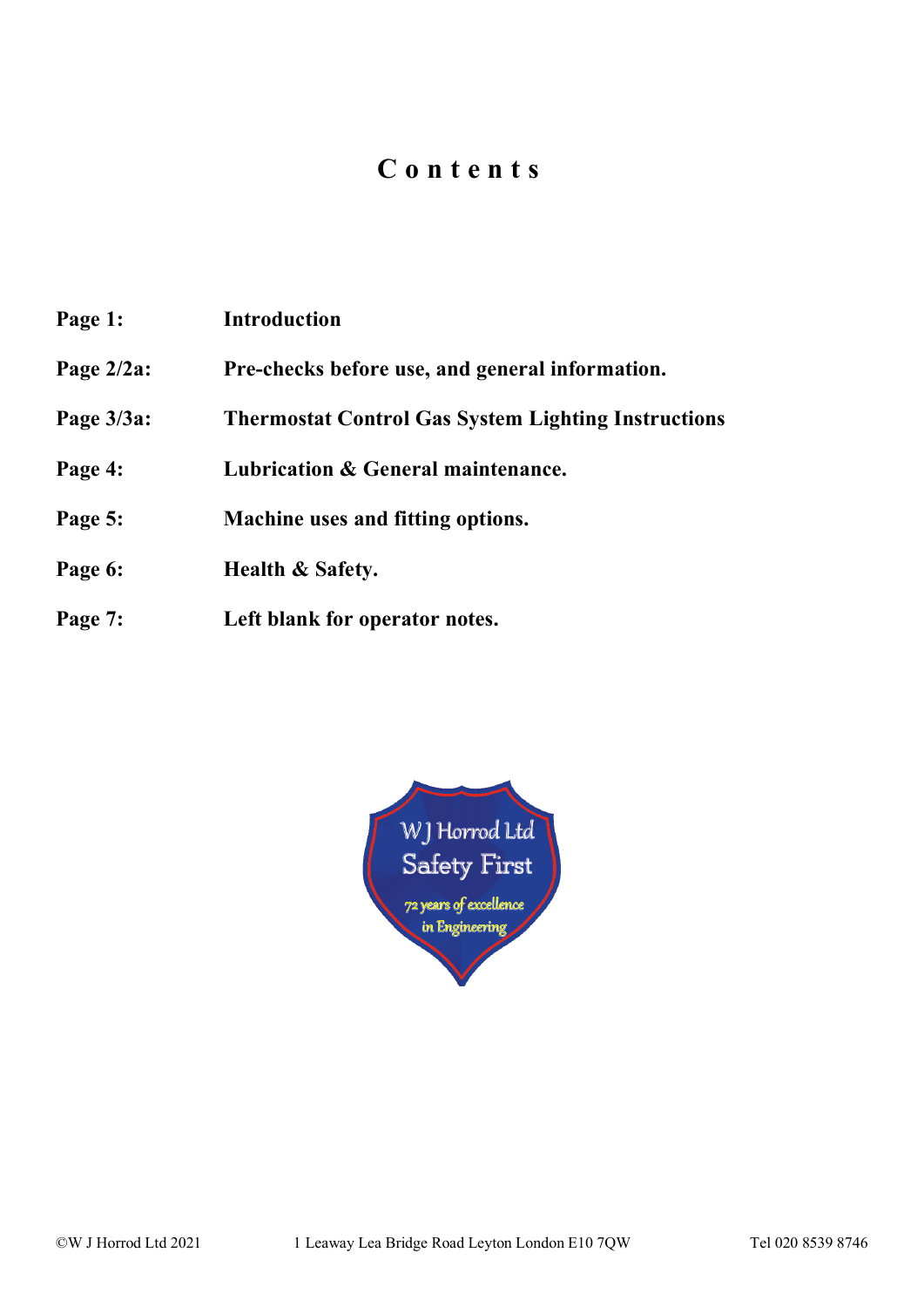# **Introduction**

**Thank you for choosing to purchase a new W.J. Horrod Ltd SwiftMelt Mastic Asphalt Mixer. All our products are made to a very high, and recognised engineering standard, and if used correctly by a trained, certificated operative, to our operating and maintenance instructions increases the machines longevity.** 

**Operatives must always read the manufacturers operating instructions before attempting to use the machine.** 

**No attempt must be made to carry out any repairs or maintenance whilst equipment is in operation. Safe working practise is a legal requirement and must always be adhered to. Protective clothing should always be worn when operating this equipment.** 

**Faulty equipment should be immediately shut down, and reported directly to the supervisor/person in charge, and not used again until the fault has been rectified.** 

**PLEASE NOTE:** 

**This unit was manufactured for use with asphalt-based materials (please enquire). Using any other material goes against its intended use.**

*Using this unit for any other material is done so at your own risk, and could nullify the manufacturer's warranty.*

**-1-**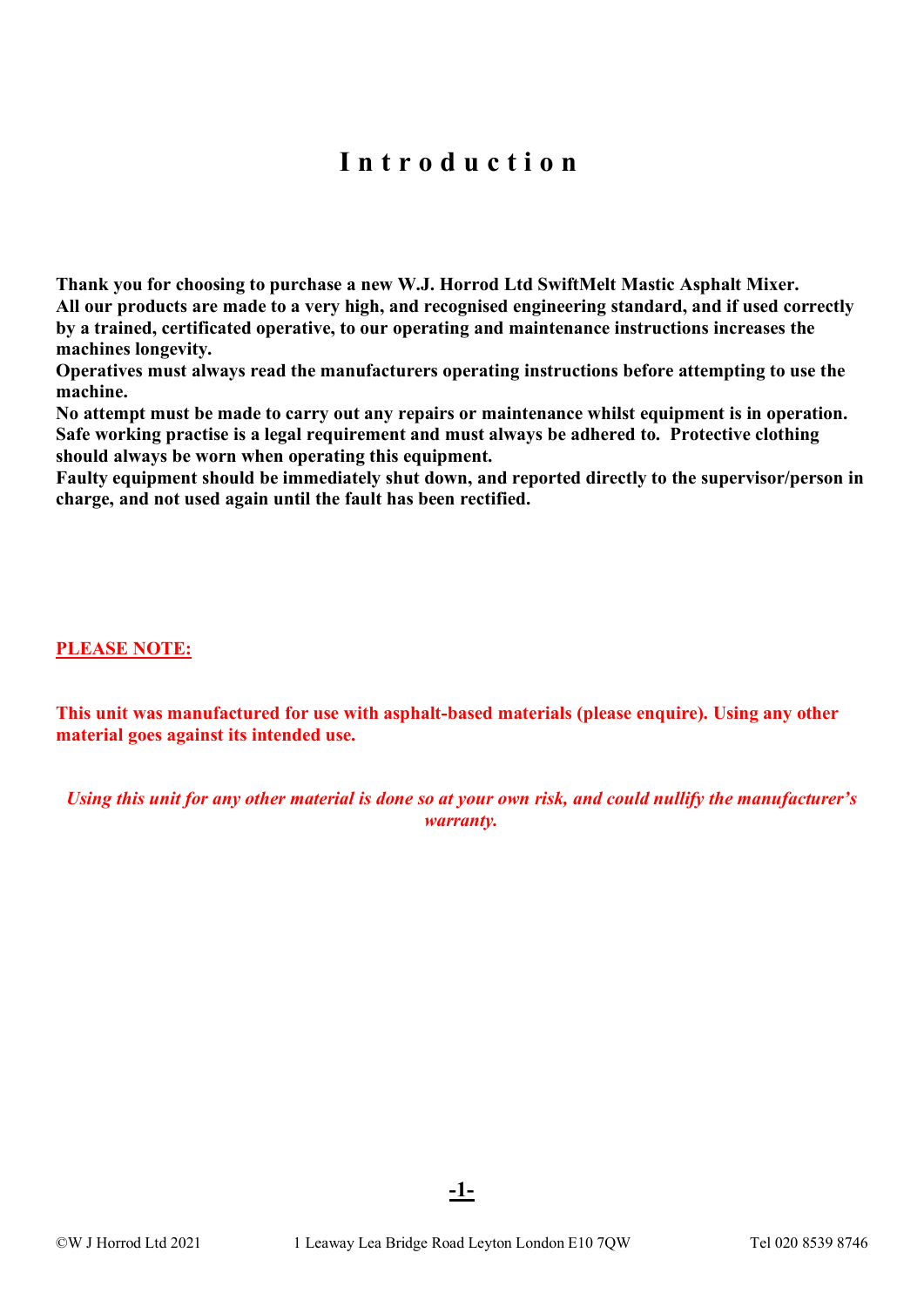### **Pre - checks before use, general information, and safe working practises.**

- **1] Always check the engine fuel, oil, and hydraulic oil levels are correct before starting engine.**
- **2] Start and run engine before loading the material, to make sure the engine is running correctly.**
- **3] Lubrication: Always check before starting (see page 5) regular maintenance will prevent excessive wear on moving parts and prolong the machines life.**
- **4] Before loading commences, the engine must be switched off. Always ensure that the material is broken into small pieces. Filling voids with the material, from a cold light up, this will increase efficiency and reduce pan distortion.**
- **5] Agitate the material as soon as it is becoming fluid, without causing damage to machine. Do not continually agitate until the material is ready. Please note: the material should be agitated at intervals to prevent burning. Do not engage hydraulic forward drive permanently unless the material is ready to be fully agitated 360º (1 full turn) this will cause a loss of viscosity in the hydraulic oil resulting in damage to hydraulic parts. Agitators will only operate in reverse mode whilst lever is held in reverse position. (This mode should only be used in emergencies and never held in that position for any length of time). Once the material is ready, it can be continually agitated.**

**PLEASE NOTE Once the material is at the correct laying temperature, replace any used material with new blocks. Permitting the machine to run low/empty, will increase the reheating period.**

- **6] Overheating the machine will cause excessive pan and cladding distortion.**
- **7] Should machine become 'burnt in' the following procedure should be implemented.** 
	- **1] Turn gas off at the cylinder.**
	- **2] Close lid if open.**
	- **3] Switch off engine.**
	- **4] Drain out as much material as possible.**
	- **5] Allow machine to go cold. Clean out the 'burnt in' material before attempting to run the machine again.**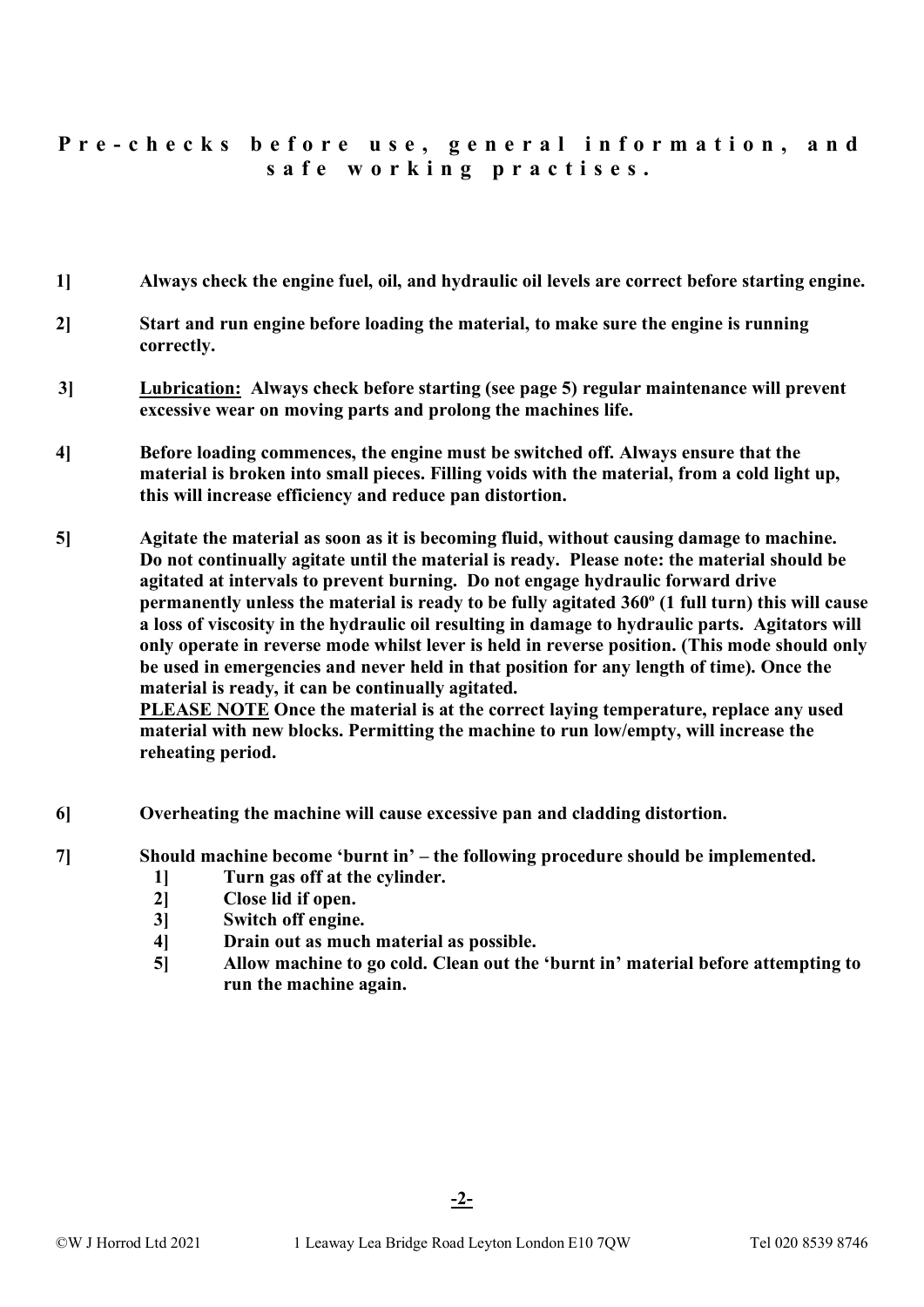- **8] Never clean the mixer pan by heating it up and applying cold water. This is a practise called 'blowing' and is occasionally employed by some operatives. This practise will harden the pan steel, causing distortion, reducing the pan life and is extremely dangerous to operate safely.**
- **9] The correct method of cleaning the pan; Empty the material and switch the engine off, rake out as much of the remaining material as is possible, and allow machine to go cold overnight. You can then clean out, carefully with a compressed air/electric mechanical chisel.**
- **10] Regular servicing and maintenance is not only necessary but a legal requirement. Service agreements are available for all types of machines. For further details on service agreements and mixer man training contact the office.**
- **11] Please make sure that the area around and under either static or trailer mounted machines is free of combustibles.**
- **12] The engine should always be running when the burner is in use. The battery powering the thermostat unit can only be charged with the engine running. If the engine is switched off, the solenoid valve and thermostat will deplete the battery below the voltage required for the engine to keep the battery charged.**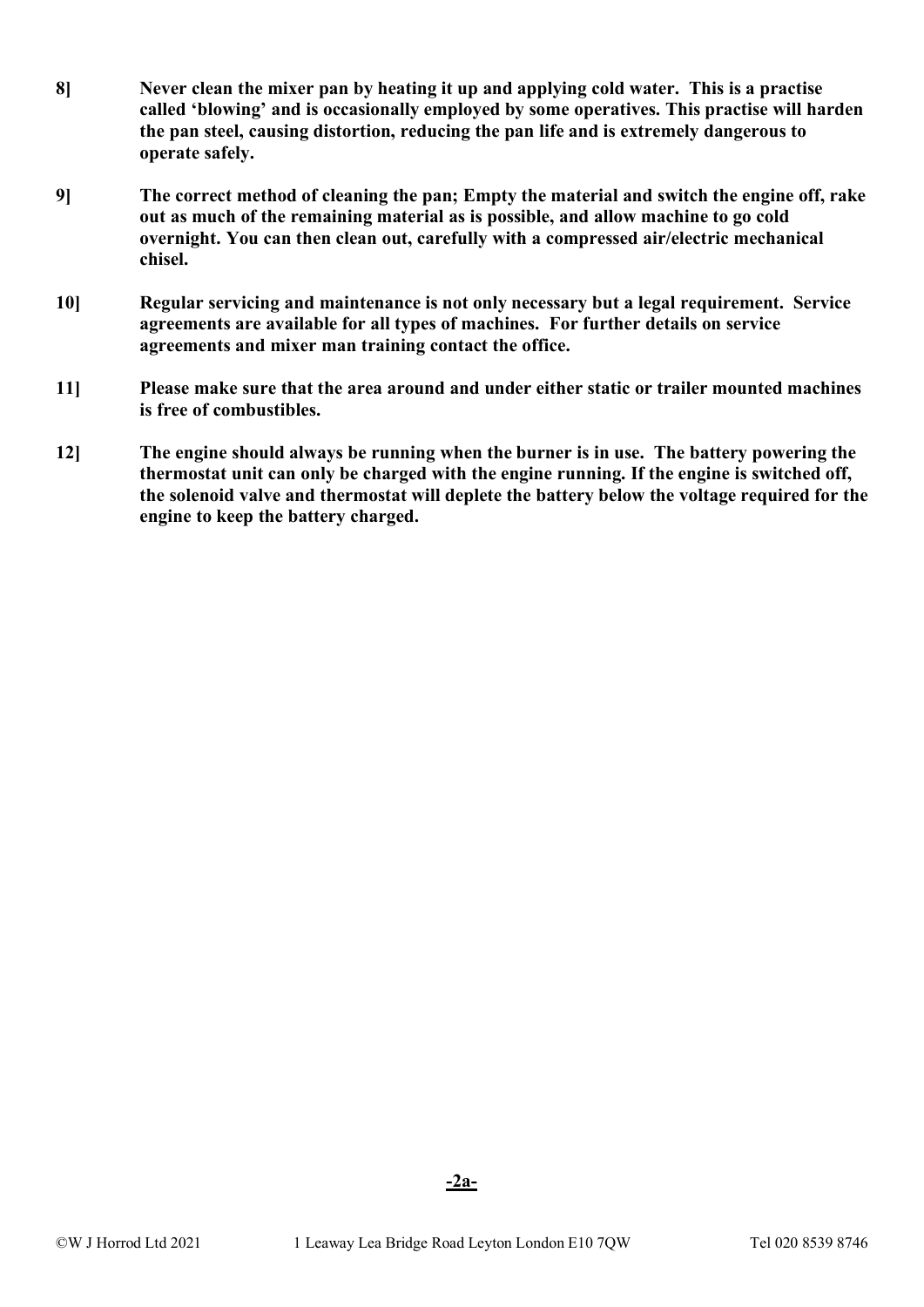**1] Connect 2 No. 19kg propane gas cylinders via a manifold connector (see below left). Connect the auto-torch to the quick release connector.** 



**2] Open burner control box and ensure that all gas valves are in the 'OFF' position.** 



- **3] Turn on gas cylinder.**
- **4] Light auto-torch. Depress blue flame failure valve button and light through inspection (spy) hole located above pilot burner. Hold the flame failure button down for approximately 15 seconds then release, after which the pilot will stay alight. If in the unlikely event that the pilot should fail to stay alight, repeat the lighting procedure above.**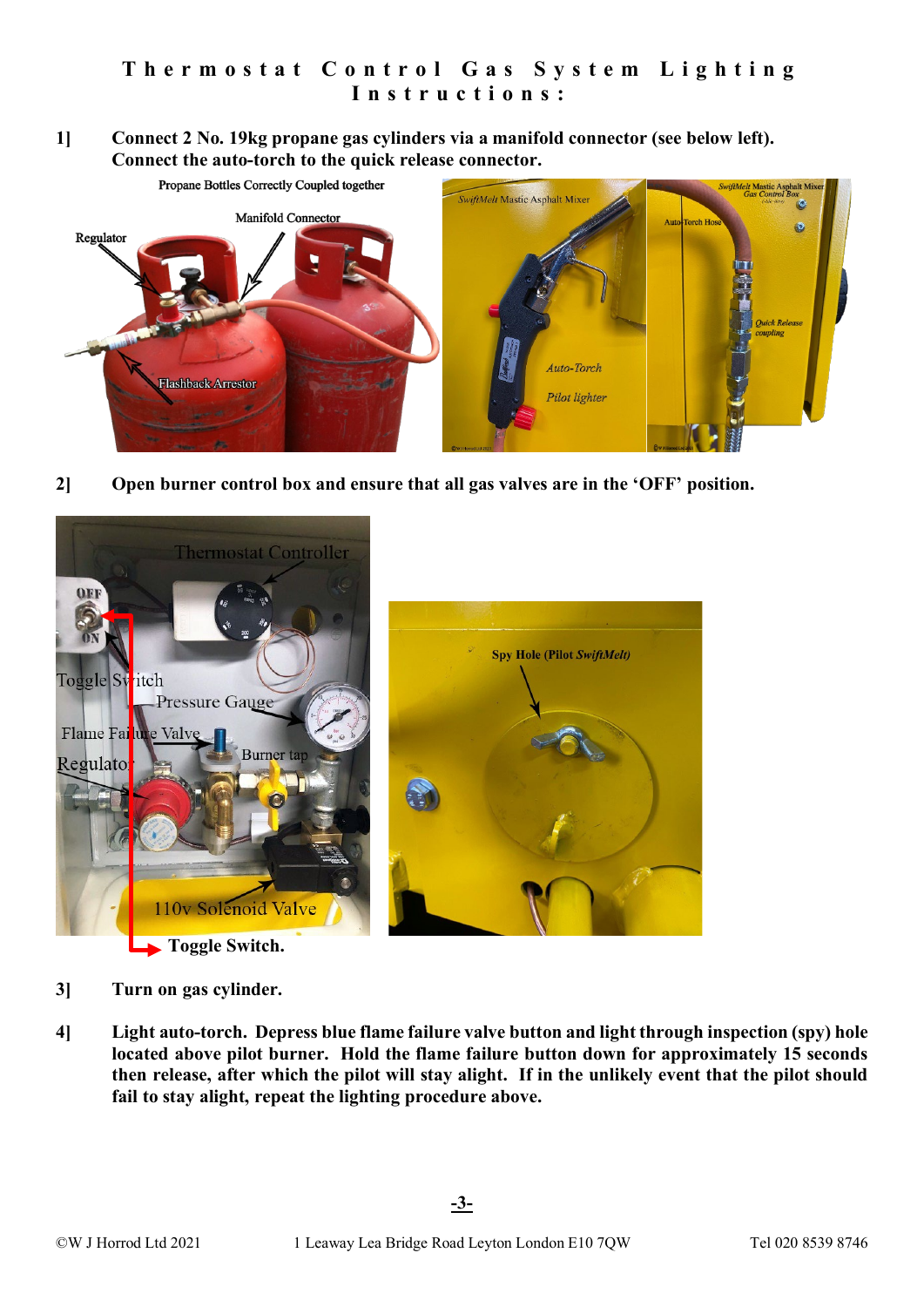### **Thermostat Control Gas System Lighting Instructions continued :**



- **5] Turn off auto-torch and disconnect from gas supply.**
- **6] Switch main burner toggle switch to the 'ON' position, slowly open main burner gas valve situated to the right of the flame failure valve, main burner will now ignite. Now check all gas connections using a leak detector spray.**
- **7] Adjust regulator to the required gas pressure i.e., 10-PSI. Set thermostat to the required material working temperature. When the material has reached the set temperature the main burner will automatically switch off and re-light when the temperature drops.**
- **8] We recommend that the machine should not be operated above 10 PSI from a cold light. Each machine is designed around heat input and flue output, increasing pressure will cause excessive heat, which will distort the pan bottom and inner casing.**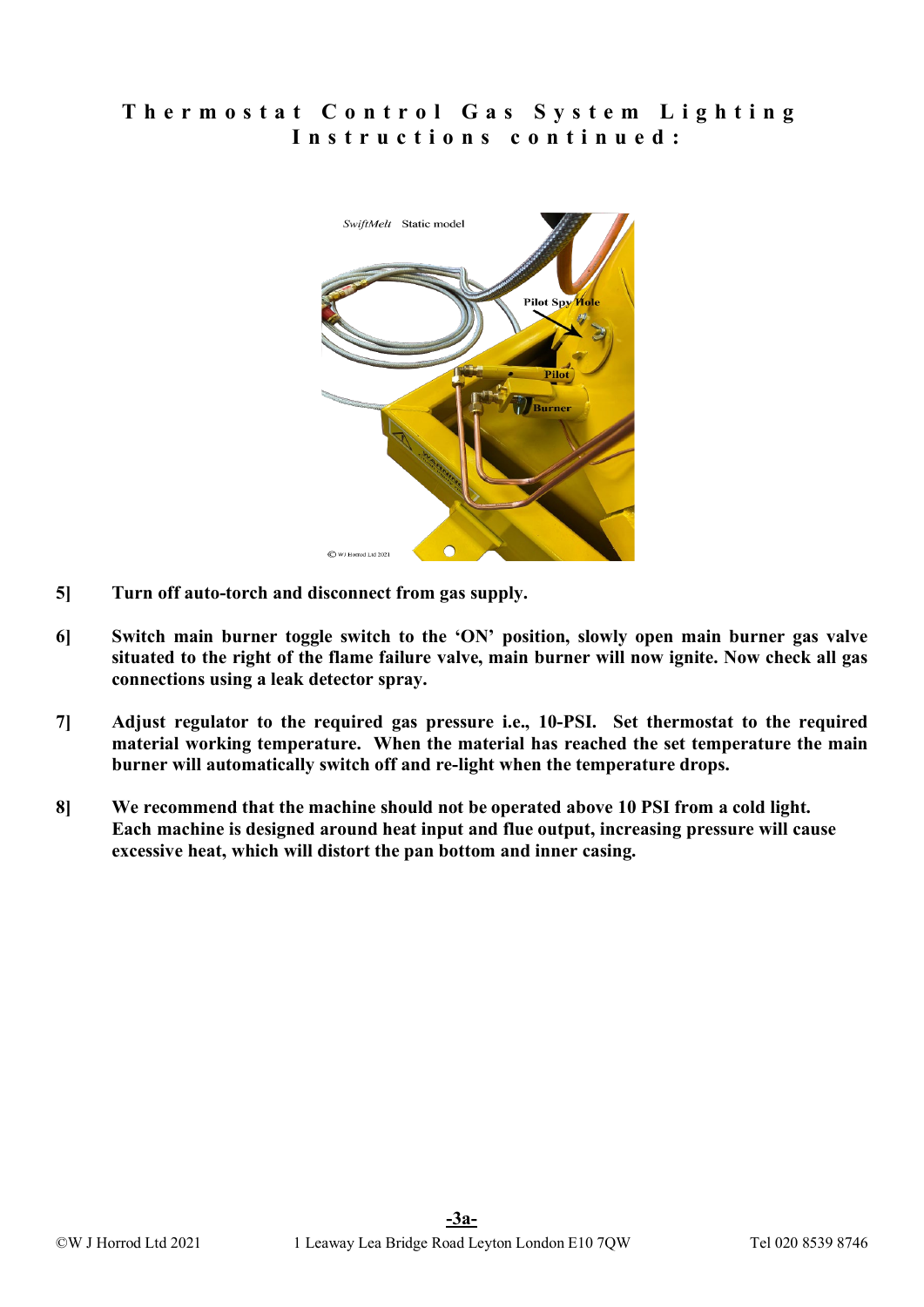### **Shut Down and Making Safe :**

- **1] Turn gas off at the cylinders.**
- **2] When the pilot and main burner has both gone out, turn off all gas valves and switches then lock the burner control box.**
- **3] Turn regulator pressure control anti-clockwise to relieve pressure.**
- **4] Always remember to remove engine ignition key and keep in a safe place. IMPORTANT you must turn off toggle switch and ignition key otherwise if left on they will discharge the battery.**

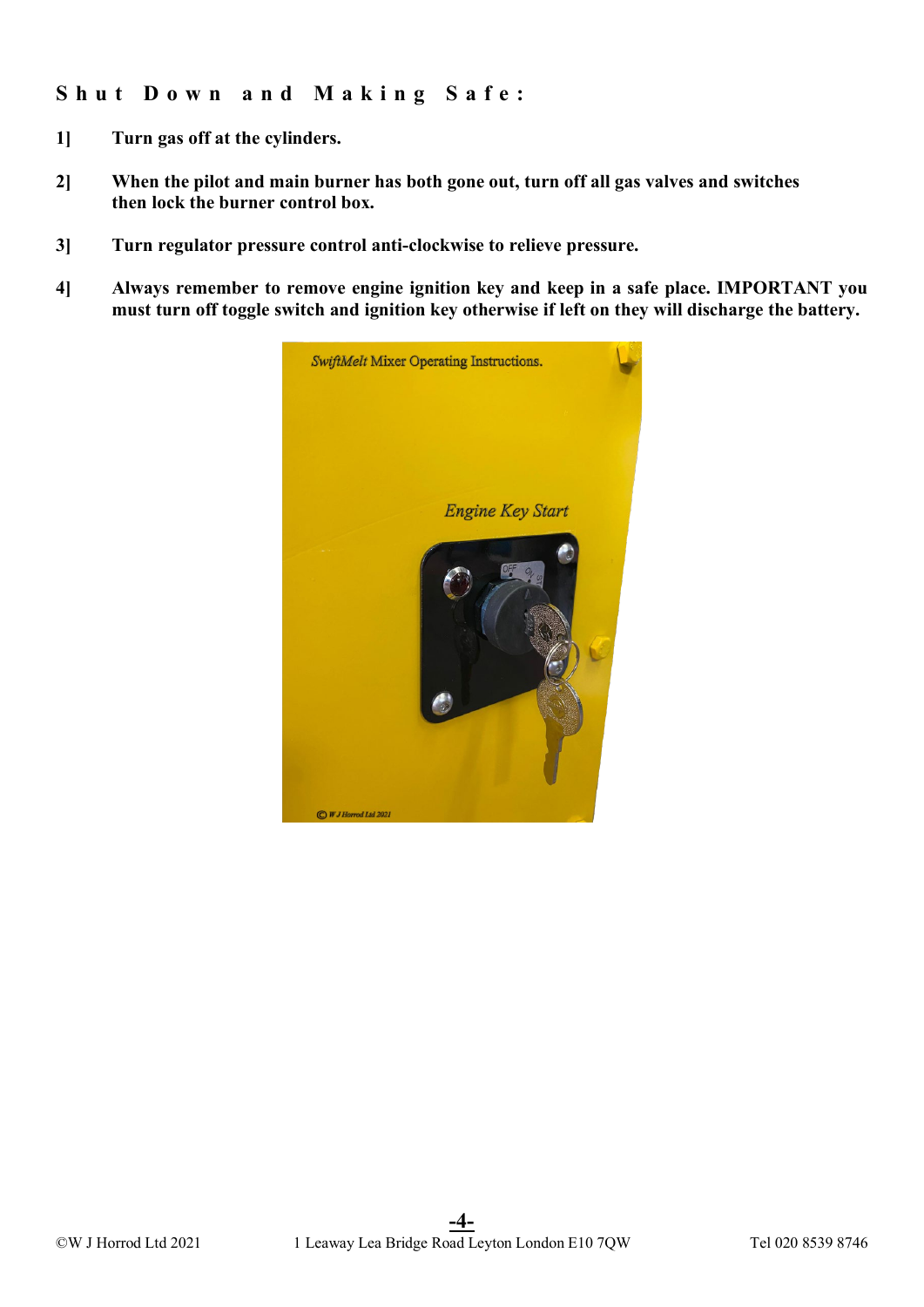**Lubrication & General Maintenance**

### **Lubrication Checks Daily:**

**Top stirrer shaft 4 bolt flange bearing (grease nipple) Engine oil level – see manufacturers handbook. Engine fuel level – see manufacturers handbook.**

**Gas Equipment Checks:**

**Bottle to 0-2 bar regulator connection. Hose tail to regulator connection. Hose to control box connection. All gas carrying connections in control box. Auto torch connection to control box, auto torch head to handle. Rubber hose on auto torch for damage. Copper pipe fittings from control box to burner & pilot.**

#### **Maintenance Monthly:**

**Stirrer arm bolts – checked and tightened. Engine holding down bolts – checked and tightened. Gearbox fixing bolts – checked and tightened. Gearbox stirrer shaft coupling – checked and tightened. Clean burner housing and burners.**

#### **We recommend always having the following to hand when using this machine:**

**1 No. thermo couple.**

**Leak Detector Spray.**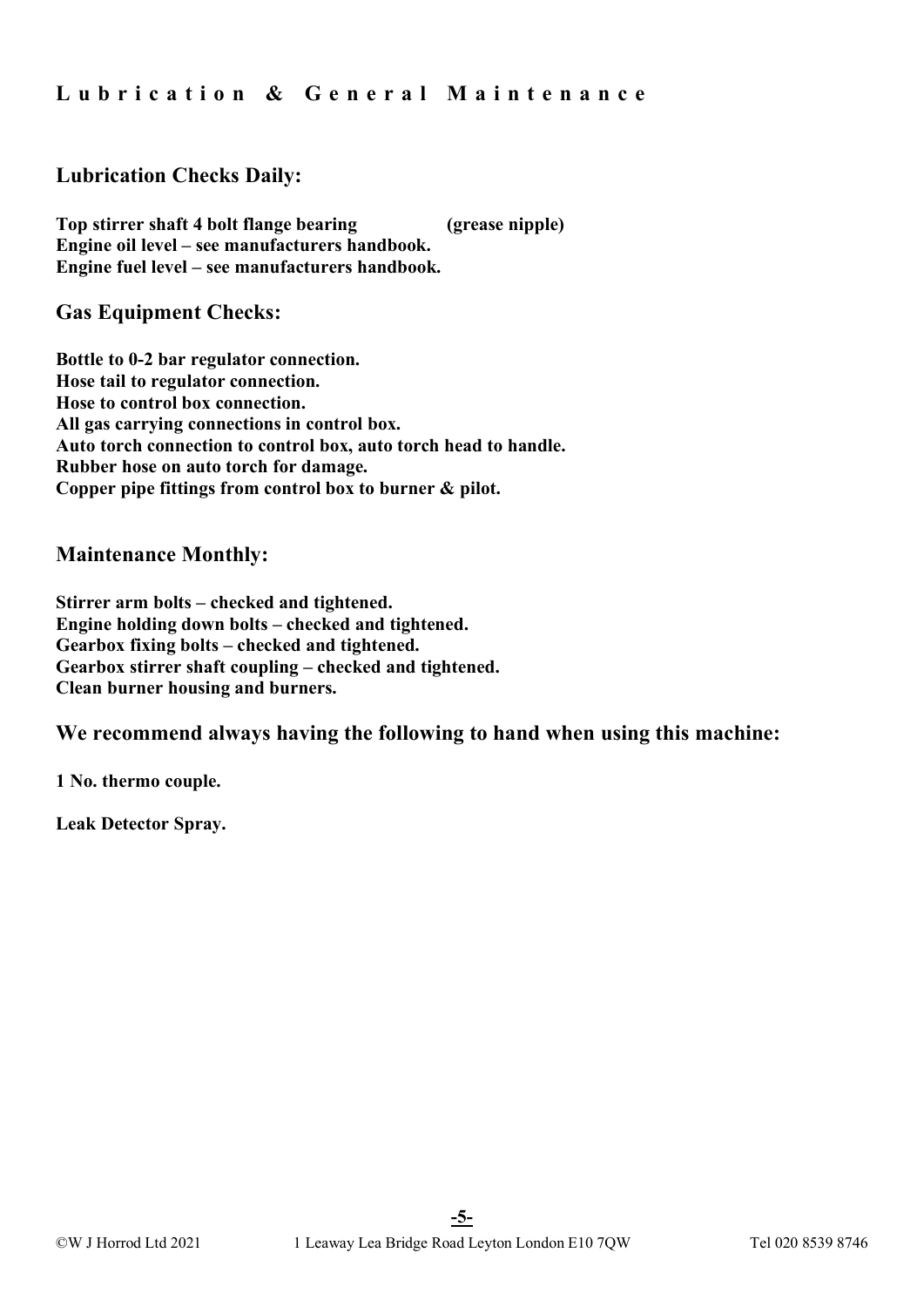**The** *SwiftMelt* **mixer is designed as a compact and versatile machine. Available in as static free standing, static truck mounted or trailerised models. Some of the available types are listed below, along with the materials and purposes for which the machine is currently used.** 

#### **Transporting**

**Mounting: Truck mounted. Conventional trailer mounted (i.e. Ifor Williams). Dedicated purpose-built trailer. Mounted on 4 No. Heavy-duty swivel brake casters.**

**Where the** *SwiftMelt* **is mounted on a purpose-built trailer there are two very IMPORTANT WARNINGS that must be adhered to;**

- **1] Before uncoupling the trailer from towing vehicle apply the handbrake and lower the front jockey wheel.**
- **2] Never use the mixer tilting ram without first lowering rear prop stands. (This only applies if the machine has been un-coupled from the towing vehicle).**

#### **Usage:**

**Hot charged mastic asphalt transporter. Specialist Highways machine (Pacopatch System) Small Quantity restricted access areas (Roofing Contracts) Small Vehicle axle loads (Transit etc.)**

#### **Handling:**

**Dedicated fork-lifting facility built into base frame as standard.**

**Optional: Tested crane lifting eyes. Test certificate available for tested lifting eyes at additional cost if required.**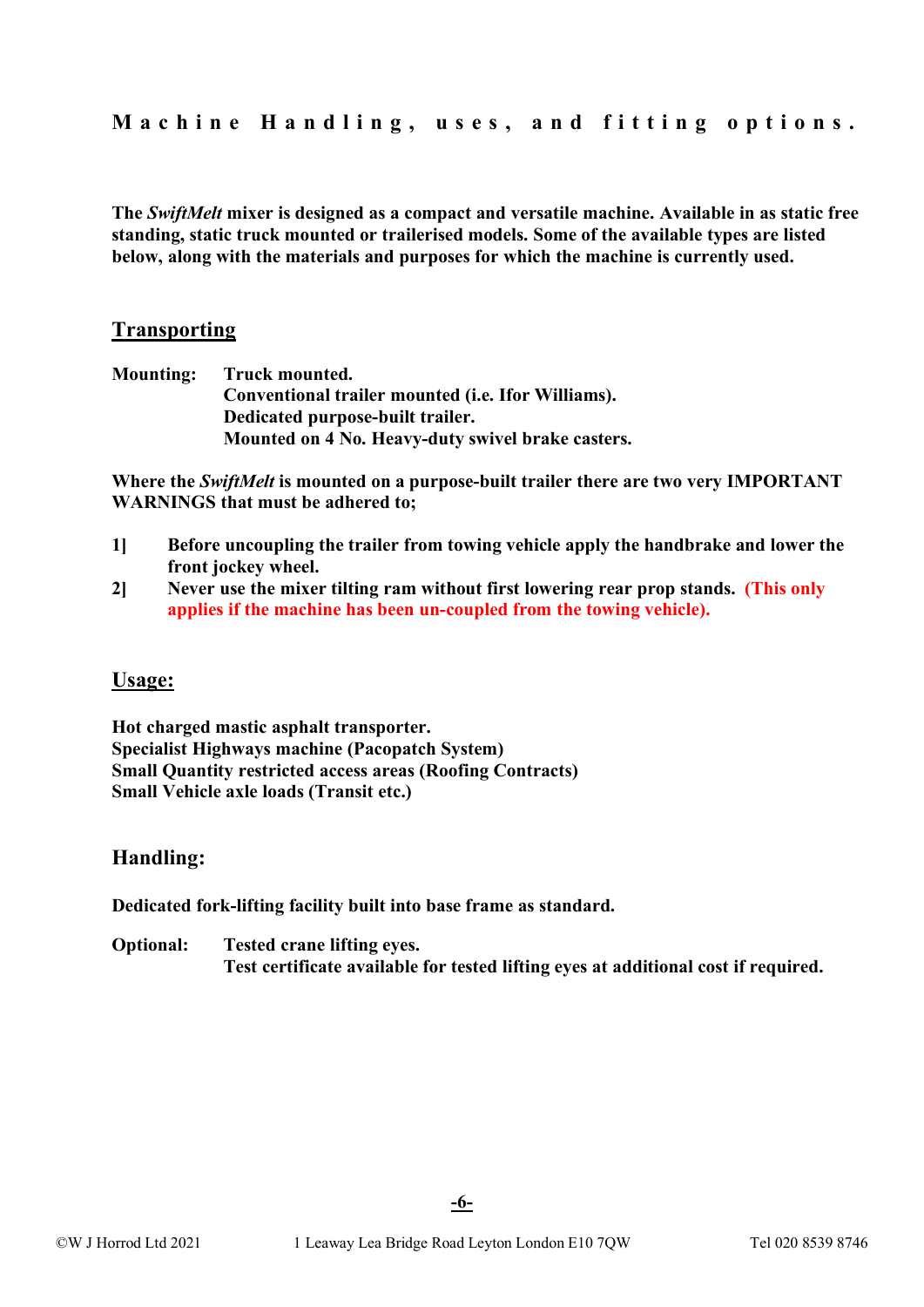## **Health & Safety:**

- **1] Equipment should only be used by a trained, certified operative.**
- **2] Protective clothing and full-face mask should** *always be worn* **when operating the** *SwiftMelt* **or when loading any material.**
- **3] Never leave the** *SwiftMelt* **unattended when alight or running.**
- **4] If a fault occurs, shut down immediately and report the fault to the person directly responsible.**
- **5] Always turn the engine, and the burners off and allow to go cold before maintenance or repairs are carried out.**
- **6] When the** *SwiftMelt* **is being used in an area where the general public may come into contact 'Hot Surface' warnings should be posted on, or around machine***.*
- **7] Last, but not least, remember that safety is everyone's responsibility, never do anything that is likely to put yourself, or anybody else at risk.**
- **8] Please see machine handling uses and fitting options for special instructions for the purposebuilt trailers – details page 6.**

Regulators must be marked BS:3016 or BS: EN:12864 or BS: EN:16129. Any regulator marked BS:3016 will be over 10 years old and should be replaced.

Use only certified hoses to BS:3212 or BS: EN:1763-1 or BS: EN:16436-1 which bear the year and name of manufacturer or stainless-steel convoluted hoses marked EN:10380 as LPG attacks and erodes natural rubber.